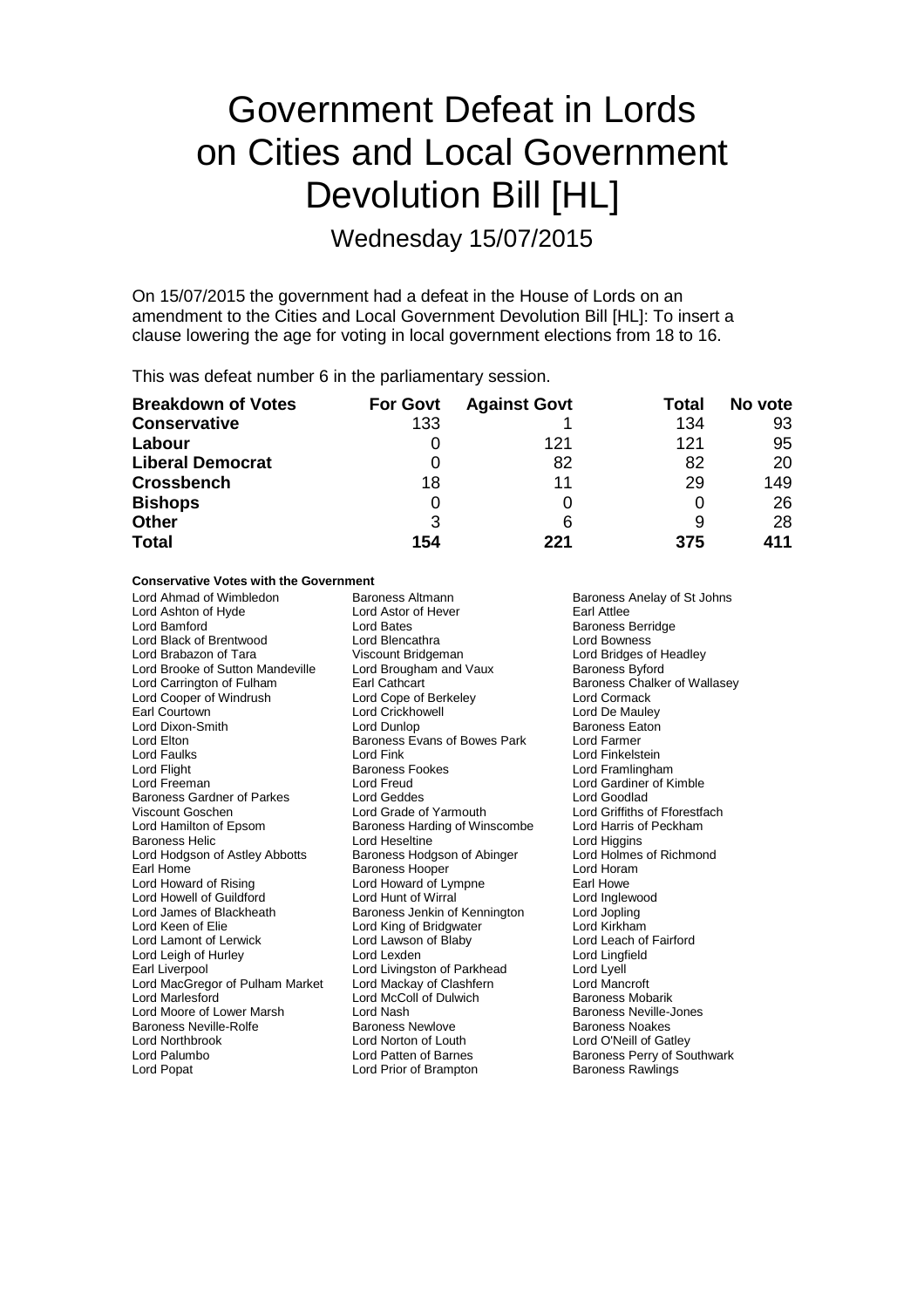Lord Sassoon Baroness Seccombe<br>
Lord Selskirk of Douglas<br>
Lord Selsdon Viscount Younger of Leckie

Lord Renfrew of Kaimsthorn Lord Risby Lord Sanderson of Bowden Baroness Shephard of Northwold Lord Sherbourne Carl Sherbourne of Northwold Lord Sherbourne of Dideshury Baroness Shields **Earl Shrewsbury** Earl Shrewsbury Lord Spicer<br>Baroness Stedman-Scott **Exercise State Baroness Stowell of Beeston** Lord Strathclyde Baroness Stedman-Scott Baroness Stowell of Beeston Lord Strathclyde<br>
Lord Suri Lord Taylor of Holbeach Lord Trefgame Lord Suri Lord Taylor of Holbeach Lord Trefgarne<br>
Lord True Cord Trefgarne<br>
Lord True Ciscount Ullswater Baroness Verma Lord True Communist Communist Communist Viscount Ullswater Communist Communist Communist Communist Communist C<br>Communist Communist Communist Communist Communist Communist Communist Communist Communist Communist Communist<br>C Lord Wakeham Lord Waldegrave of North Hill<br>
Baroness Wheatcroft Lord Whitby<br>
Lord Whitby

Lord Selshirk of Douglas Lord Selsdon<br>
Lord Shankleton of Belgravia<br>
Baroness Shephard of Northwold Lord Sherbourne of Didsbury Baroness Williams of Trafford

## **Conservative Votes against the Government**

Baroness Cumberlege

# **Labour Votes with the Government**

## **Labour Votes against the Government**

Lord Foster of Bishop Auckland Lord Foulkes of Cumnock<br>Lord Giddens Baroness Lord Gordon of Strathblane Viscount Hanworth Lord Harris of Haringey<br>
Lord Haskel Lord Haworth Baroness Hollis of Heigham Lord Howarth Lord Howarth Lord Hoyle Lord Hunt of Kings Heath Lord Irvine<br>Baroness Jones of Whitchurch Lord Judd Lord Knight of Weymouth Baroness Lawrence of Clarendon<br>
Lord Levy<br>
Lord Lipsey Viscount Simon Baroness Smith of Gilmorehill<br>Lord Snape Lord Soley Baroness Thornton **Exercise Server Thornton**<br>
Lord Turnberg **Contains Containers**<br>
Baroness Warwick of Undercliffe Lord Young of Norwood Green

Baroness Adams of Craigielea Lord Adonis<br>Baroness Armstrong of Hill Top Lord Bach Cord Bach Lord Bassam of Brighton Baroness Armstrong of Hill Top Lord Bach Lord Bach Lord Bassam<br>
Lord Boateng Lord Brighton Lord Brighton Lord Bradley Lord Boateng Lord Borrie Lord Bradley Lord Brooke of Alverthorpe Lord Brookman Lord Campbell-Savours Lord Carter of Coles Lord Cashman Viscount Chandos<br>
Lord Clark of Windermere Lord Clinton-Davis Lord Collins of Hig Lord Clark of Windermere **Lord Clinton-Davis** Cord Collins of Highbury<br>
Baroness Corston **Baroness Crawley** Lord Davies of Coity Baroness Corston **Baroness Crawley** Lord Davies of Coity<br>
Lord Davies of Oldham **Baroness Dean of Thornton-le-Fylde** Lord Desai Baroness Dean of Thornton-le-Fylde Lord Desai<br>Lord Dubs I ord Flder Baroness Donaghy **Lord Dubs** Lord Dubs **Lord Elder**<br>
Lord Evans of Temple Guiting Baroness Farrington of Ribbleton Lord Faulkner of Worcester Exaroness Farrington of Ribbleton Lord Faulkner of Ribbleton Lord Faulkner of Cumnock Corp. Lord Giddens **Lord Gordon of Strathblane** Baroness Gould of Potternewton<br>
Lord Hartis of Haringey<br>
Lord Hart of Chilton Lord Haworth **Exercise Lord Hayter of Kentish Town**<br>Baroness Hilton of Eggardon **Baron Lord Hollick** Baroness Healy of Primrose Hill Baroness Hilton of Eggardon Lord Hollick Theorics Howells of St Davids<br>Baroness Hollis of Heigham Lord Howarth of Newport Baroness Howells of St Davids Lord Hoyle<br>
Lord Irvine of Lairg<br>
Lord Jones Baroness Jones of Whitchurch Lord Judd Lord Lord Lord Kennedy of Southwark<br>Lord Kinnock Lord Kenness Kinnock of Holyhead Lord Kirkhill Lord Kinnock<br>
Lord Knight of Weymouth **Baroness Lawrence of Clarendon** Lord Lea of Crondall Lord Levy **Lord Lipsey** Baroness Lister of Burtersett<br>
Lord Lympne Lord Macdonald of Tradeston Lord MacKenzie of Culkein Lord Macdonald of Tradeston Lord MacKen<br>Lord Maxton Lord Maxton Lord MacAvoy Baroness Massey of Darwen Lord Maxton Lord Maxton Lord McAvoy<br>
Lord McFall of Alcluith **Caroness McIntosh of Hudnall** Lord Mendelsohn Lord McFall of Alcluith **Baroness McIntosh of Hudnall** Lord Mendelsohn<br>Lord Monks **Baroness McIntosh** Baroness Morgan of Elv Baroness Morris of Yardlev Lord Monks **Baroness Morgan of Ely** Baroness Morris of Yardley Baroness Nye Lord O'Neill of Clackmannan Lord Patel of Bradford Lord Patel of Blackburn Lord Pendry Baroness Pitkeathley Lord Prescott **Contract Baroness Prosser** Baroness<br>
Lord Radice **Baroness Ramsay of Cartyale** Lord Rea Lord Radice Baroness Ramsay of Cartvale Lord Rea Lord Reid of Cardowan and Lord Richard<br>Lord Rosser Lord Rowlands Lord Robertson of Port Ellen Lord Rosser Lord Rosser Lord Rowlands<br>
Baroness Royall of Blaisdon Baroness Scotland of Asthal Baroness Sherlock Baroness Royall of Blaisdon Baroness Scotland of Asthal Baroness Sherlock<br>Viscount Simon Classildon Baroness Smith of Gilmorehill Baroness Smith of Basildon Lord Snape Lord Soley Lord Soley Lord Stevenson of Balmacara<br>
Lord Stone of Blackheath Baroness Taylor of Bolton Lord Taylor of Blackburn Baroness Taylor of Bolton Lord Taylor of B<br>
Lord Taylor of Bolton Lord Tunnicliffe Baroness Warwick of Undercliffe Lord Watson of Invergowrie<br>Baroness Wheeler Baroness Whitaker Lord West of Spithead Baroness Wheeler Baroness<br>
Lord Whitty **Baroness Willing Baroness Wilkins** Lord Wills **Baroness Wilkins** 

### **Liberal Democrat Votes with the Government**

**Liberal Democrat Votes against the Government** Lord Ashdown of Norton-sub-Hamdon Lord Avebury Mandeville

Lord Allan of Hallam<br>Baroness Bakewell of Hardington